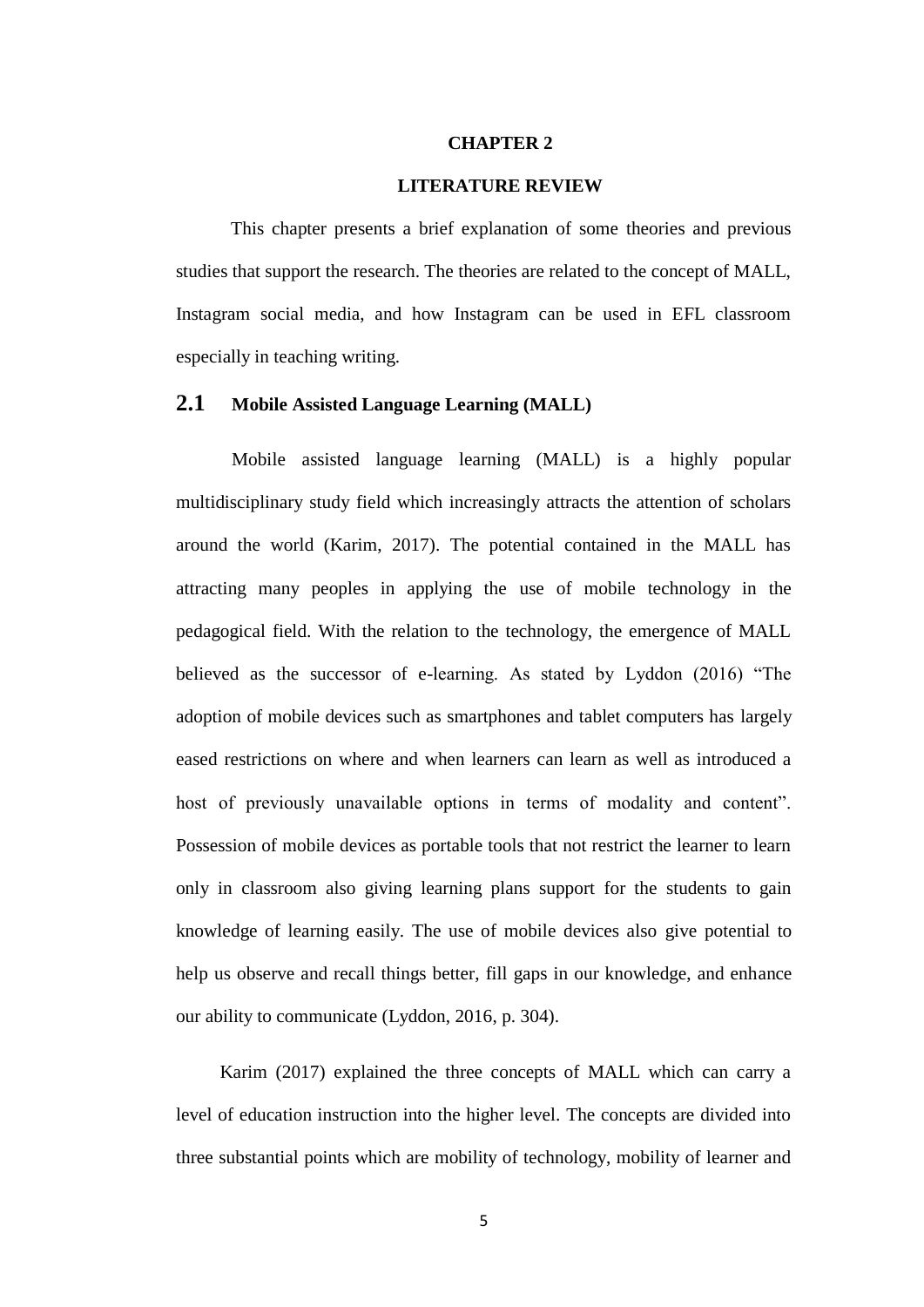mobility of learning especially in education environment Therefore, these three concepts are mutually dependent with each other and are correspondingly important in making mobile devices be more possible as devices to make the education level better. Furthermore, related to the Savill-Smith and Kent (2004), there are many beneficial uses of mobile devices for learning such as for supporting students'motivation, help organizing skills, encourage a sense of responsibility, support both independent and collaborative learning, act as reference tools, track students' progress and deliver assessment. Therefore, many of the educational institutions started to apply the MALL for the sake of learning. In this study, the researcher tends to use MALL as a media to explore teachers' perceptions toward the utilization of Instagram social media application in writing class in EFL context.

## **2.2 The Role of Social Media in EFL Language Classrooms**

The appearance of Social Media in educational society is able to create a new community where teachers and students do not have to communicate directly such as face-to-face communication around the classroom environment. Social media have a utility which permit users to easily share their views with others and make social relations with other users (Gaudeul & Peroni, 2010). It is related with statement by Derakhshan & Hasanabbasi (2015) who said that through the use of social media, language learners can keep in touch with people specially, with their family, friends and even their teachers whenever they want to. It means that social media can be used as an important portal to connect between the teacher and students and keep the learning process alive even without real classroom meetings.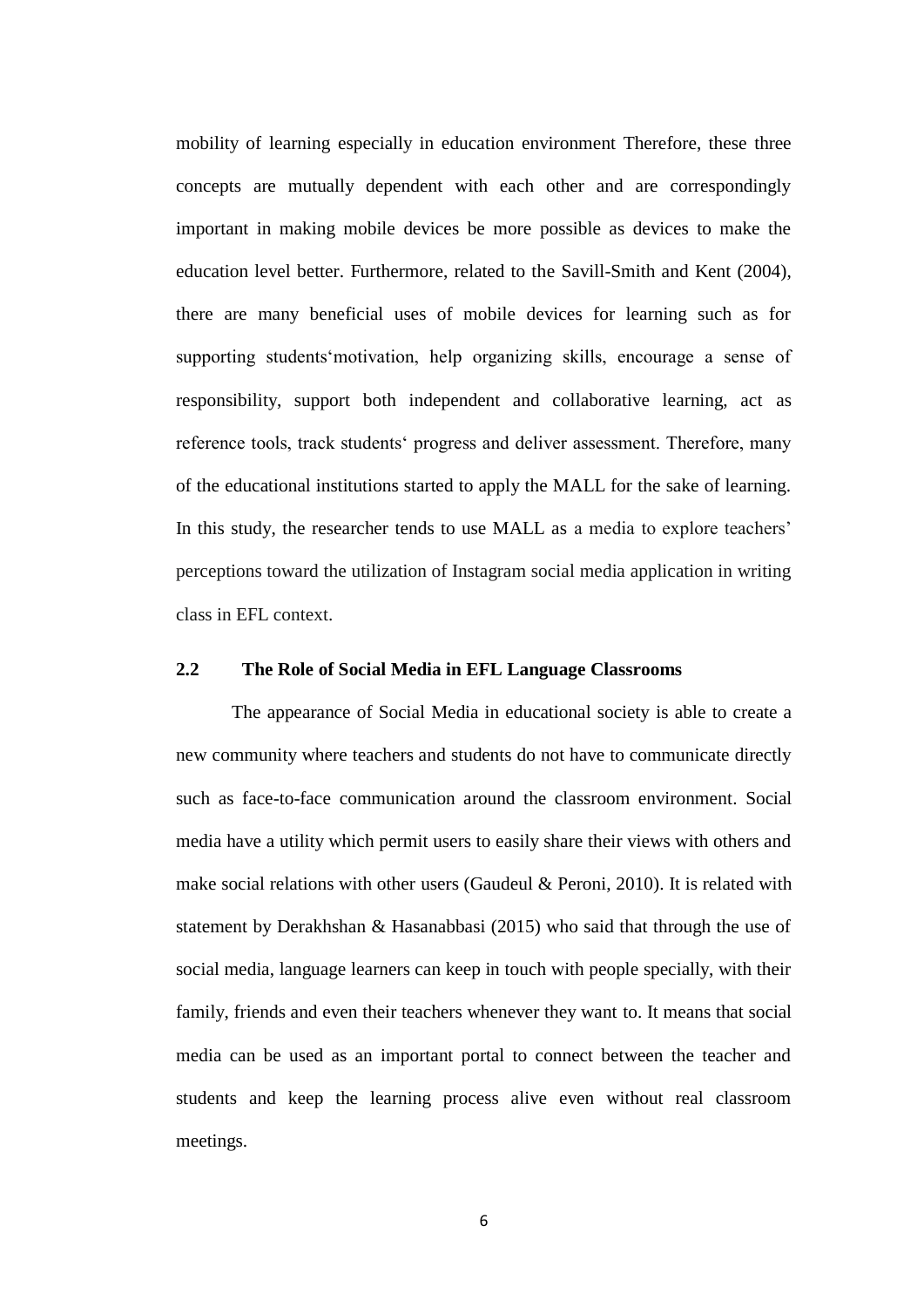Social media is basically a web-based service owned by a well-known company (i.e Facebook  $&$  Twitter) that time by the time it transforms to a mobile application that allows people to gain access easily. It provides many features and activities that can be done by registered users. The social media can be used for sharing information ranging from news, debates, gossip, feelings or statement of mind, opinions, research (Musah and Jeffrey, 2015). These social networks are used to interact with friends, peers and others that are found in groups on these sites. The term social media is usually used to describe Social Networking Sites (SNS) such as Facebook, Instagram, Twitter, LinkedIn, WhatsApp and etc. There are many different types of social media that are provided at this time. The example types of these are such as Internet forums, weblogs, social blogs, micro blogging, wikis, podcasts, pictures, video, and rating (Ariana et al., 2014).

Defining the meaning of social media can be seen from the nature of message construction in social media used. For example, Blattner, et al. (2009, p. 22) defined social media as a platform that facilitates online communication, networking, and collaboration between people. These definitions are still too general because it could easily apply to other communication technologies such as email, missing the unique technological and social affordances that distinguish social media. Additional definitions of social media have been offered by Leach (2013, p. 645) who broadly defined social media as an interactive communication channel that allows for two-way interaction and feedback. Further specifying modern social media are characterized by their, "potential for real-time interaction, reduced anonymity, a sense of propinquity, short response times, and the ability to time shift or engage the social network whenever suits each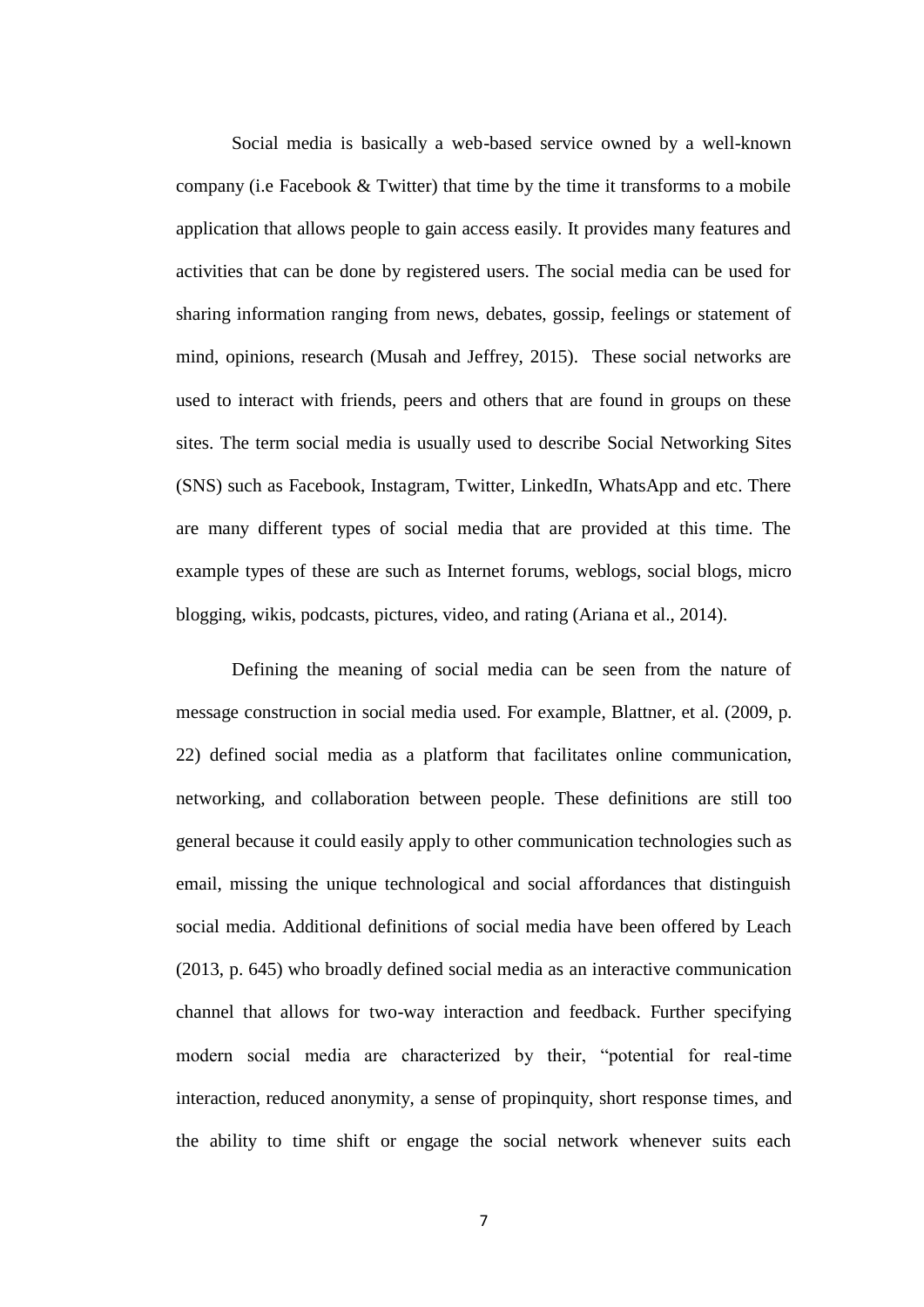particular member". The social media terms and purposes are still developing recently and it leads to a broader definition that can able to change the previous belief.

Researchers have been examining the role that social media plays beneficially in the education classroom. Some of the work has highlighted the effective outcomes of social networking sites integration where the users are feeling free to express and present themselves, sharing the feeling with others, and gaining more confidence (Asad, Mamun, & Clement, 2012). Blankenship (2011) describes how social media impacts higher education vis-a`-vis five interconnected ''literacies,'' which includes attention, participation, collaboration, network awareness, and critical consumption. These literacies underscore what might be the most relevant truth about the role of social media in education. By emphasizing the use of social media to support learning and teaching in higher education, students were drawn into a dimension where there are less boundaries to reach the knowledge and information, also embrace the culture that encouraged social and academic interaction between peers.

#### **2.3 Perceptions of Instagram as Platform to Teach Writing**

Instagram is a well-known social media platform that is owned by Facebook. People including students and teachers see that Instagram is currently one of the most popular Social Networking Sites (SNS) in the world with over 300 million active users (Instagram Press, 2015). The general purpose of Instagram is to post individual images or videos with a custom description written by the user on their profile, more than 70 million images and videos are posted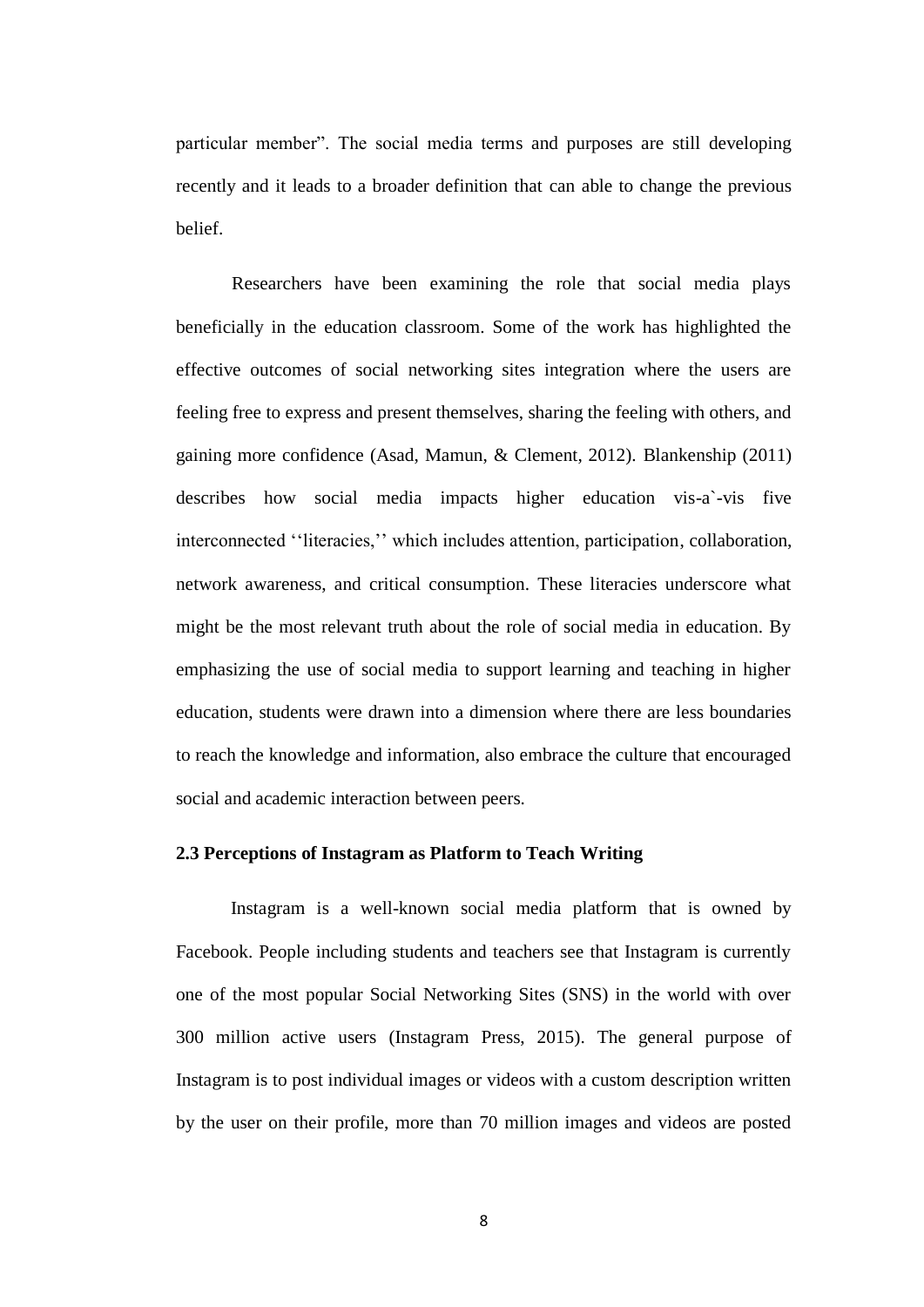daily (Instagram Press, 2015). Users form connections by following each other's profiles which enables them to use the feature to view contents posted on user profiles and respond in the form of comments or likes. Instagram members also have the ability to message each other privately using "Direct message" feature. These features allow users to engage in synchronous and asynchronous communication, both publicly and privately. Instagram profiles with default settings can be viewed publicly by anyone who visits the site; there are also privacy settings which can restrict the access to one profile to approved followers only.

Teaching writing in digital age is one of challenges in teaching learning process. Lecturers of writing need to follow the development of technology in order to support their teaching. Richard (2015) views "many new technological tools and online resources are available to support student writing." In this era, 21st century, students tend to access their social media platform regularly. They often chat with their friends, update their social networks, and upload their pictures so they will be called as up to date people. Ledward and Hirata in Fandino (2013) proposes 21st century skill consist of an integrated of content knowledge, particular skills, proficiency, and literacy of technologies which include skill in critical thinking, problem solving, communication, and teamwork. Instagram can be one of the social media platforms that is used in the teaching and learning process especially in writing class is an alternative way to apply 21st century skills.

Instagram has a lot of features and functions to support students" interest in writing. One of the benefits of using Instagram as social networking is to help